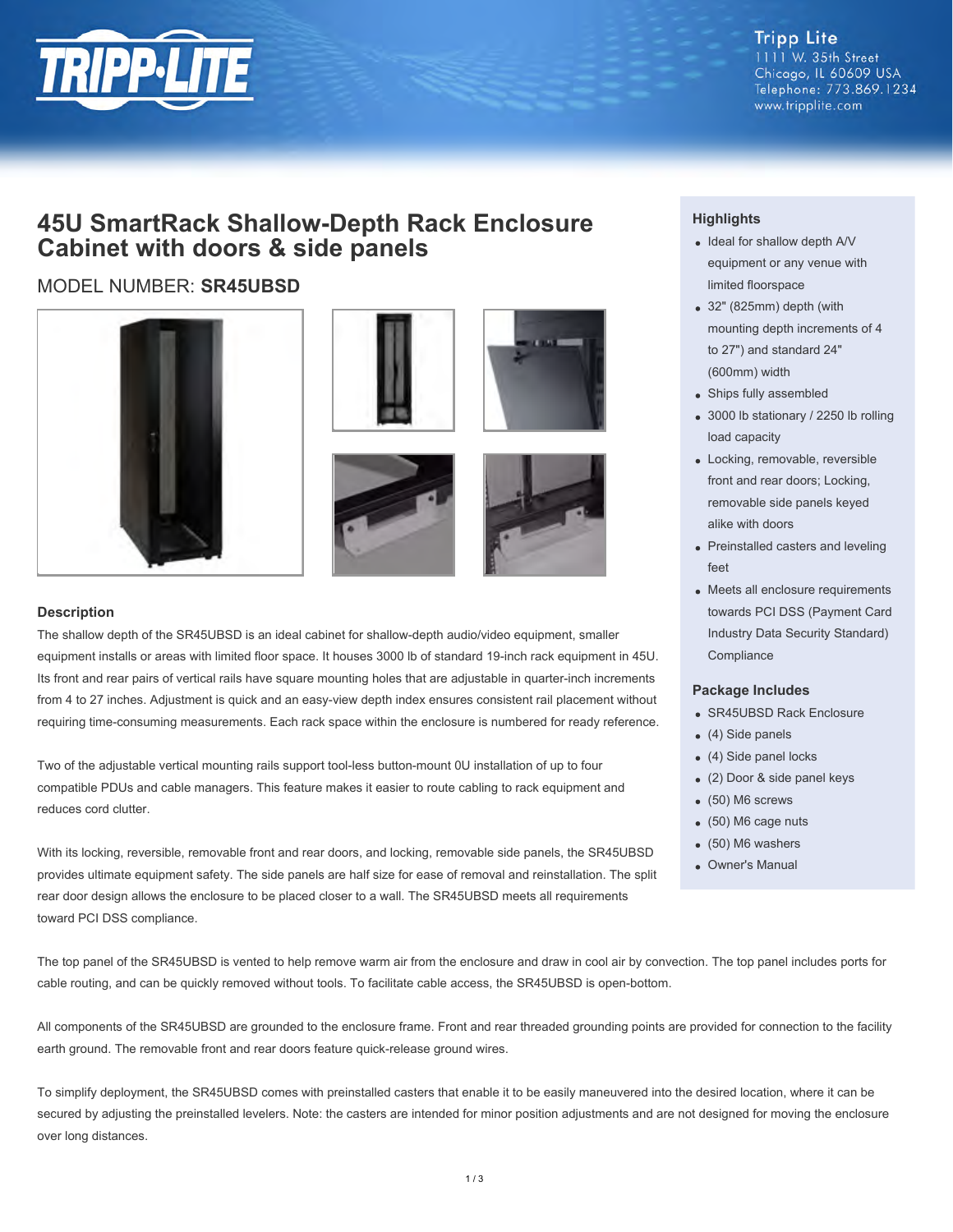

The SR45UBSD comes with a 5-year product warranty. As part of the SmartRack family, the SR45UBSD is compatible with Tripp Lite's extensive range of rackmount accessories, enabling you to customize your solution to meet any requirement.

#### **Features**

- Shallow depth enclosure is perfect for shallow-depth audio/video equipment, smaller equipment installs or areas with limited floor space.
- Ships fully assembled for rapid deployment and roll into place on pre-installed casters, allowing the enclosures to be pre-configured and rolled to the final installation location. Casters are removable.
- Front and rear sets of equipment mounting rails adjust in 1/4" increments. Adjustment is quick and convenient. The easy-view depth index ensures consistent rail placement without requiring time-consuming measurements.
- Toolless accessory mounting rails (2 rails per enclosure) include slots for quick installation of compatible PDUs and vertical cable managers. Mounting slots are arranged in an industry-standard pattern compatible with a wide variety of accessories. Each rail can accommodate two vertical PDUs or cable managers side-by-side (four items per enclosure).
- Enclosure includes mounting hardware of 50 pieces of M6 cage nuts and 50 pieces of M6 screws
- Textured powder coat finish for tough resistance to environmental concerns such as deployment in warehouses.
- Massive front to rear ventilation capacity. 65+% open space in door perforation pattern meets or exceeds server manufacturer requirements.
- Maximum usable internal depth of 27 inches (front to rear rail).
- Weight ratings of 3000 lb stationary and 2250 lb rolling.
- Front door is locking, reversible and removable.
- Rear doors are locking and reversible. Split rear door design reduces clearance requirements for service entry allowing the enclosure to be placed closer to a wall.
- Locking removable side panels are 'half size' to make them smaller and lighter improving ease of installation and servicing. Two side panels per side (4 panels total). Side panels are keyed alike to the front and rear doors.
- Built in baying tabs allow enclosures to be combined securely in rows. Center-to-center width can be set at 600mm or 24" to match standard data center floor tiles.
- Leveling feet extend to allow enclosure to be positioned on uneven floors. Levelers are removable.
- Convenient grounding system. All components are grounded to the enclosure frame which includes multiple connections for facility ground. Front and rear doors include quick-release ground wires.
- Open bottom for cable access.
- Top panel has generous cable access holes. Panel can be removed toollessly in seconds without having to disconnect cables first.
- Included stabilizing brackets are used for shipment and can be reattached at the bottom of the enclosure frame on the inside or outside of the rack.
- Compatibility with airflow optimization accessories as well as cable management accessories.
- Meets all enclosure requirements towards PCI DSS (Payment Card Industry Data Security Standard) Compliance.

# **Specifications**

| <b>OVERVIEW</b>                                    |                |
|----------------------------------------------------|----------------|
| Style                                              | Floor Standing |
| <b>PHYSICAL</b>                                    |                |
| Installed Whole System Maximum<br>Rack Depth (in.) | 27             |
| Installed Whole System Maximum<br>Rack Depth (cm)  | 68.6           |